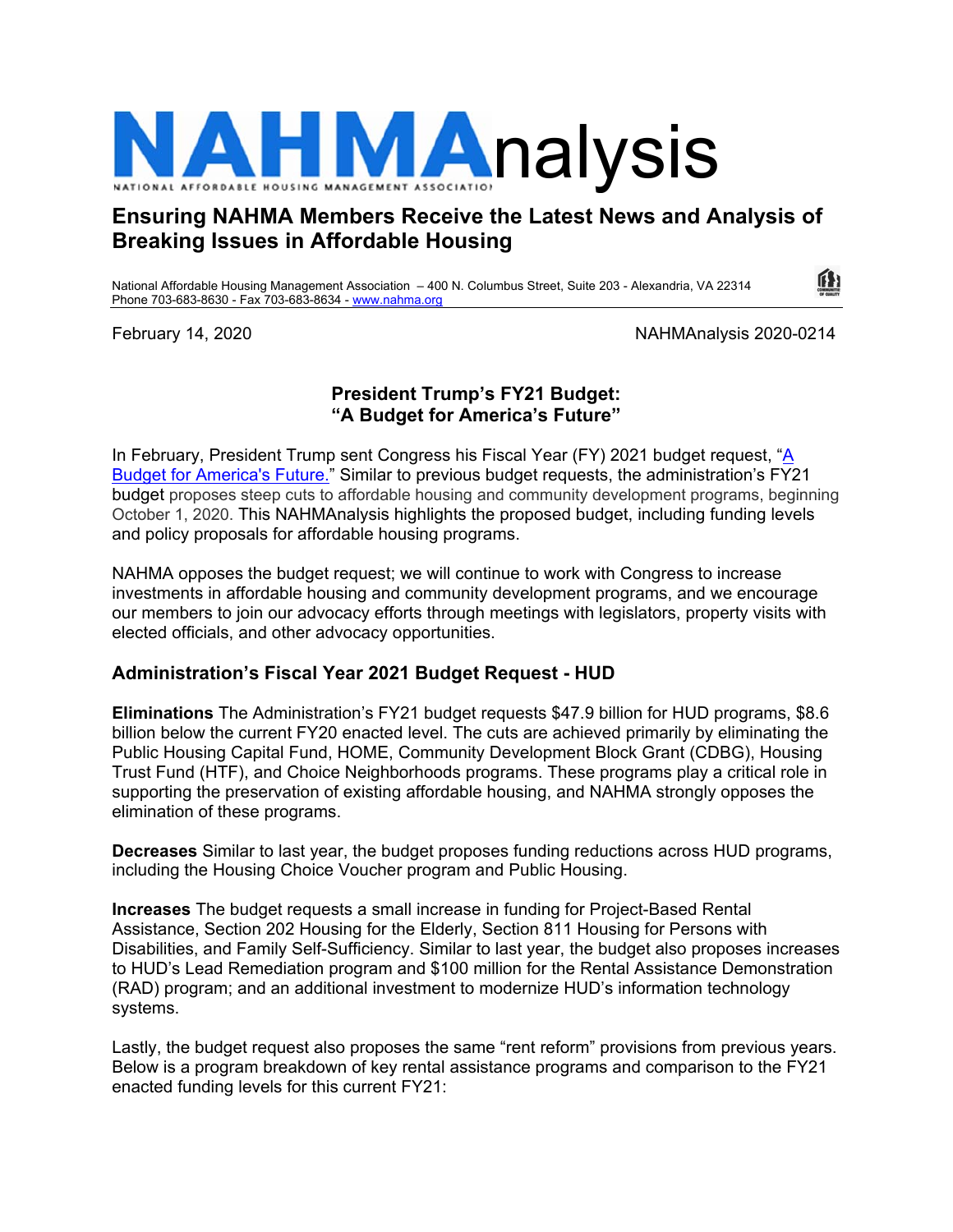- **Tenant-Based Rental Assistance (vouchers)**: The budget proposes over \$18.833 billion for the voucher program, a 21% decrease from the funding level provided in FY20. This deep cut is based on a new change to create a new Moving to Work (MTW) account, which transfers around \$4.2 billion for contract renewals from the overall voucher account. When the two accounts are combined, the FY 2021 proposal includes over \$21 billion for voucher renewals, around a 2 percent decrease than the FY20 enacted level. The budget also provides \$310 million to renew Section 811 Mainstream Vouchers and proposes to fund tenant protection vouchers at \$100 million to cover anticipated demolitions, dispositions, and streamlined voluntary conversions.
- **Project-Based Rental Assistance (PBRA):** The budget proposes around \$12.642 billion for PBRA, including around \$12.4 billion to renew all expiring contracts. This PBRA request includes \$350 million for performance-based contract administrators' (PBCA) administrative fees, \$5 million more than appropriated in FY 2020. In regards to PBCAs, HUD states:

*The budget provides for Performance-Based Contract Administrators (PBCAs) and other supportive services contractors, which are integral to the Department's efforts to be more effective and efficient in the oversight and monitoring of the PBRA program and are typically responsible for conducting on-site management reviews of assisted properties; adjusting contract rents; and reviewing, processing, and paying monthly vouchers submitted by owners. This program will use the funding from within the Housing Certificate Fund (HCF) to supplement needs not provided by annual appropriations in the PBRA account. Currently, HUD estimates this need as at least \$10 million, but will access the level of funding that will ensure that regardless of the timing or outcome of new procurements, critical contract administration services will continue without interruption. Given that protests and litigation may slow the execution of new contract awards, the request considers multiple budgetary scenarios. Continued extension of the existing PBCA agreements is estimated to cost up to \$370 million in 2021. Actual cost is dependent on changes in Fair Market Rents, the number of Housing Assistance Payment (HAP) contracts assigned to each PBCA, and the number of management and occupancy reviews completed. Should the Department successfully execute new awards in 2021, the request will allow for a partial year extension of existing PBCA agreements, with remaining funds anticipated to be placed on the baseyear of the new contracts.* 

- **Section 202 Housing for the Elderly**: The budget requests \$853 million for Section 202 housing, an increase of \$60 million from the FY20 enacted levels. This includes \$641 million for contract renewals, \$100 in new Capital Advance funding, and \$95 million to fund service coordinators. The budget also includes a new request of \$14 million for an extension of the Supportive Services IWISH Demonstration and to strengthen the evaluation the demonstration. NAHMA supports this extension and will work to get it enacted.
- **Section 811 Housing for Persons with Disabilities:** The budget requests \$252 million for Section 811 housing, an increase of \$50 million from the FY21 enacted levels. This also includes \$80 million for capital advance and project rental assistance.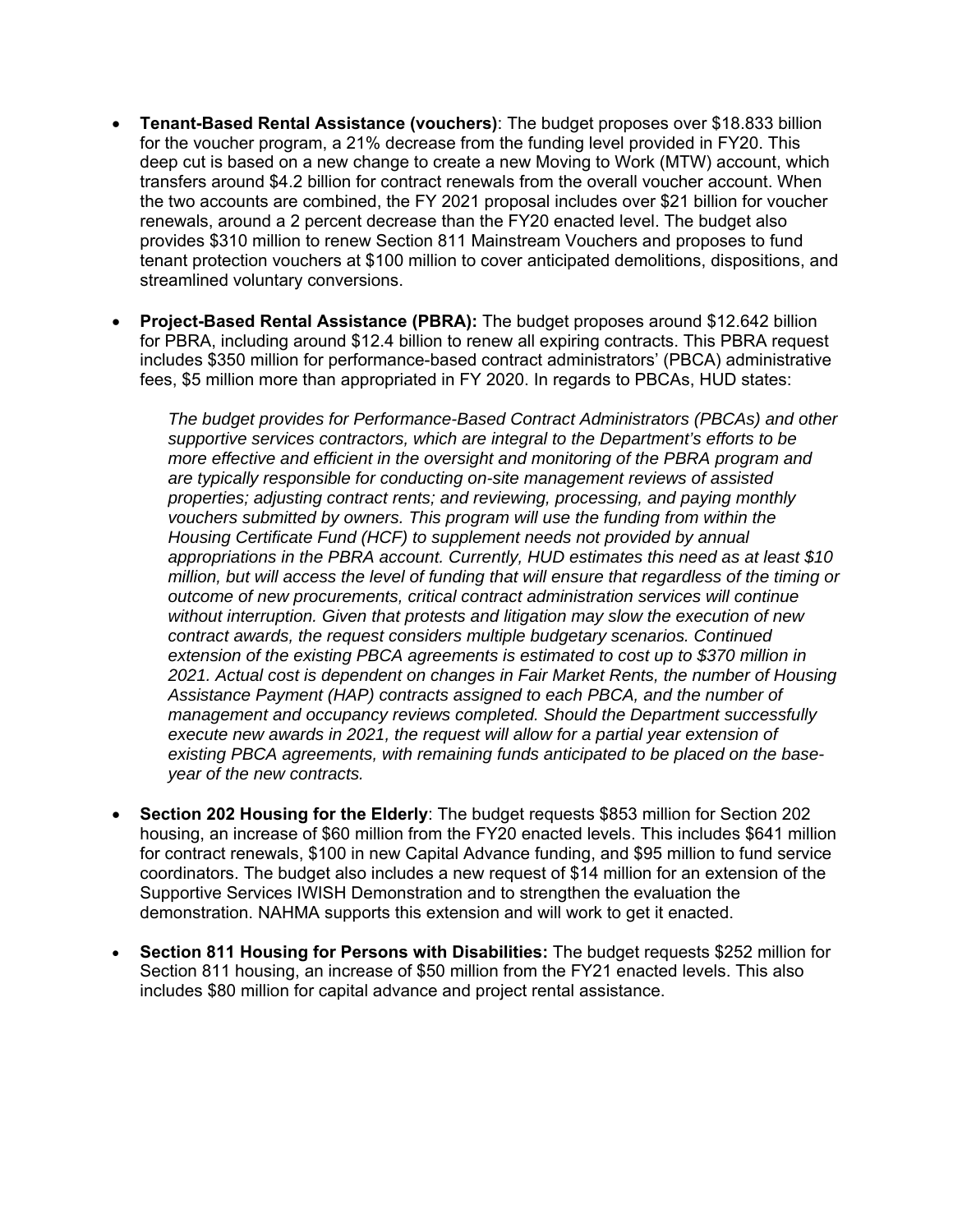## **Fiscal Year 2021 President's Budget Request (HUD)**

| <b>HUD Program</b><br>(\$ in millions)            | <b>FY21 Enacted</b> | <b>FY21 Request</b>   |
|---------------------------------------------------|---------------------|-----------------------|
| <b>Tenant-Based Rental</b><br><b>Assistance</b>   | 23,874              | 18,333<br>5,200 (MTW) |
| <b>Project-Based Rental</b><br><b>Assistance</b>  | 12,570              | 12,642                |
| <b>Section 202 Housing for</b><br><b>Elderly</b>  | 793                 | 853                   |
| <b>Section 811 Housing for</b><br><b>Disabled</b> | 202                 | 252                   |
| <b>Public Housing Capital Fund</b>                | 2,869               | $\Omega$              |
| <b>Public Housing Operating</b><br><b>Fund</b>    | 4,549               | 3,572                 |
| <b>CDBG</b>                                       | 3,425               | 0                     |
| <b>HOME</b>                                       | 1,350               | 0                     |

#### **Rent Reforms**

Similar to HUD's budget request for past few years, the FY21 budget sets forth the same rent reforms under the Making Affordable Housing Work Act (MAHWA), which Congress previously rejected. The proposed reforms include increasing the percentage of rent assisted tenants would be required to pay, raising minimum rents, and establishing work requirements. With regard to rent reforms, the President's Budget states:

*The current rent structure in HUD's rental assistance programs creates disincentives to employment; imposes large administrative burdens for Public Housing Authorities (PHAs), private owners, and tenants; generates significant and increasing costs to the federal government; and ultimately represents a one-size-fits-all approach that cannot reasonably offer the programmatic flexibility to meet the needs of households in communities across the nation.* 

- *1. Thus, with the Making Affordable Housing Work Act (MAHWA), submitted to Congress in April 2018, HUD has proposed reforming rental assistance to address these notable issues and further the following goals: Simplify program administration: Simplify rent calculations by determining rents using gross rather than adjusted income.*
- *2. Reduce federal taxpayer costs by encouraging work and stable family formation: Limit income recertification for all households to once every three years, which encourages work by deferring increases in tenant rent payments as a result of increased wages. In addition, the proposed legislation would establish higher expectations for tenants able to work by setting tenant rent contributions at 35 percent of gross income, while setting a lower rent of 30 percent of gross income for those unable to work, notably the elderly and persons with disabilities. Additionally, current elderly and persons with disabilities would be temporarily held harmless from rent increases as reflected in the proposed legislation. Moreover, HUD would maintain existing hardship exemptions for tenants who, in certain circumstances, are unable to pay their rents.*
- *3. Increase local control and choice: Empower PHAs and property owners to choose alternative rent structures, as approved by the Secretary, that would best serve the*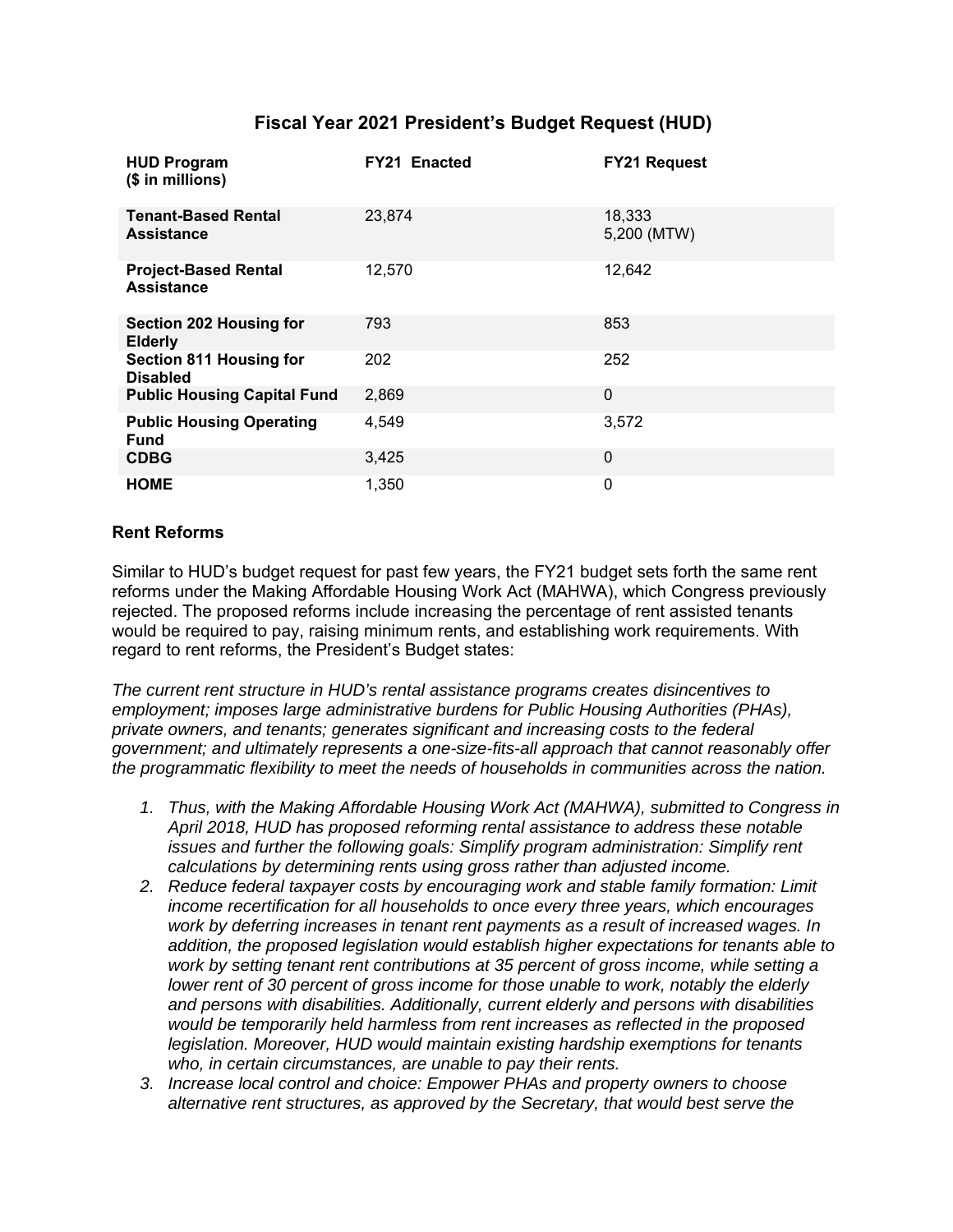*needs of households in localities across the nation. These alternative rent structures must incur the same overall program costs and would provide a structure for residents to achieve self-sufficiency.* 

*In addition, the 2021 Budget continues to propose uniform work requirements for households with non-elderly, non-disabled tenants able to work. HUD will continue exploring ways to leverage existing enforcement and compliance mechanisms without adding burdens on PHAs and private multifamily property owners. HUD also will continue to support work requirement demonstration evaluations to build an evidence base from the experiences of Moving to Work PHAs on effective ways to promote self-sufficiency.* 

Below is an in-depth look at the rent reforms proposals, as previously detailed in a 2018 NAHMAnalysis on the Administration's "Making Affordable Housing Work Act of 2018" (MAHWA). For further analysis on the Administration's proposed rent reforms, please view our NAHMAnalysis here.

| <b>Reform</b>                                | "Making Affordable Housing Work Act of 2018":<br><b>HUD Legislative Proposal</b>                                                                                                                                                                                                                                                                                                                                                                                                                                                                                                                                                                                                                                 |  |
|----------------------------------------------|------------------------------------------------------------------------------------------------------------------------------------------------------------------------------------------------------------------------------------------------------------------------------------------------------------------------------------------------------------------------------------------------------------------------------------------------------------------------------------------------------------------------------------------------------------------------------------------------------------------------------------------------------------------------------------------------------------------|--|
| <b>Tenant Rent</b>                           | For all rental assistance programs (excludes elderly and disabled<br>households): Increase tenant rent contribution from 30% of adjusted income<br>to 35% of gross income (not adjusted by deductions)                                                                                                                                                                                                                                                                                                                                                                                                                                                                                                           |  |
| <b>Contribution</b>                          | For Elderly or Disabled Households:<br>30% of gross income (not adjusted by deductions), or minimum rent. For<br>currently-assisted elderly or disabled households, phased increases over two<br>triennial recertifications (temporary "hold harmless" provision)                                                                                                                                                                                                                                                                                                                                                                                                                                                |  |
| <b>Minimum Tenant</b><br>Rent                | For all rental assistance programs (excludes elderly and disabled<br>households): Set minimum as amount earned from working at least 15hrs per<br>week at federal minimum wage (approximately $$150$ ) $\rightarrow$ number of hours per<br>week used in calculation can be adjusted higher by Secretary<br>For Elderly or Disabled Households:<br>Set minimum rent contribution at \$50 per month $\rightarrow$ can be adjusted higher by<br><b>HUD Secretary</b>                                                                                                                                                                                                                                               |  |
| <b>Income</b><br><b>Verifications</b>        | For all Rental Assistance Programs: In order to incentivize increased tenant<br>earnings and reporting accuracy, make the following changes:<br>Reduce frequency of family income reviews used to calculate tenant rent<br>٠<br>contributions from annual to triennial<br>Prohibit interim reexaminations that result in higher family rents,<br>$\bullet$<br>providing incentives for increased earnings and for adding additional<br>family members to the lease; increase threshold for interim<br>reexamination at family's request to a minimum decrease of 20%<br>For elderly, disabled, or other households as defined by the Secretary,<br>maintain 10% decrease threshold for at-request reexaminations |  |
| <b>Alternative Rent</b><br><b>Structures</b> | For all Rental Assistance Programs: Allow for the creation of the following<br>rent structures (and allow the Secretary to change frequency of income<br>reviews to facilitate alternative rent structures):                                                                                                                                                                                                                                                                                                                                                                                                                                                                                                     |  |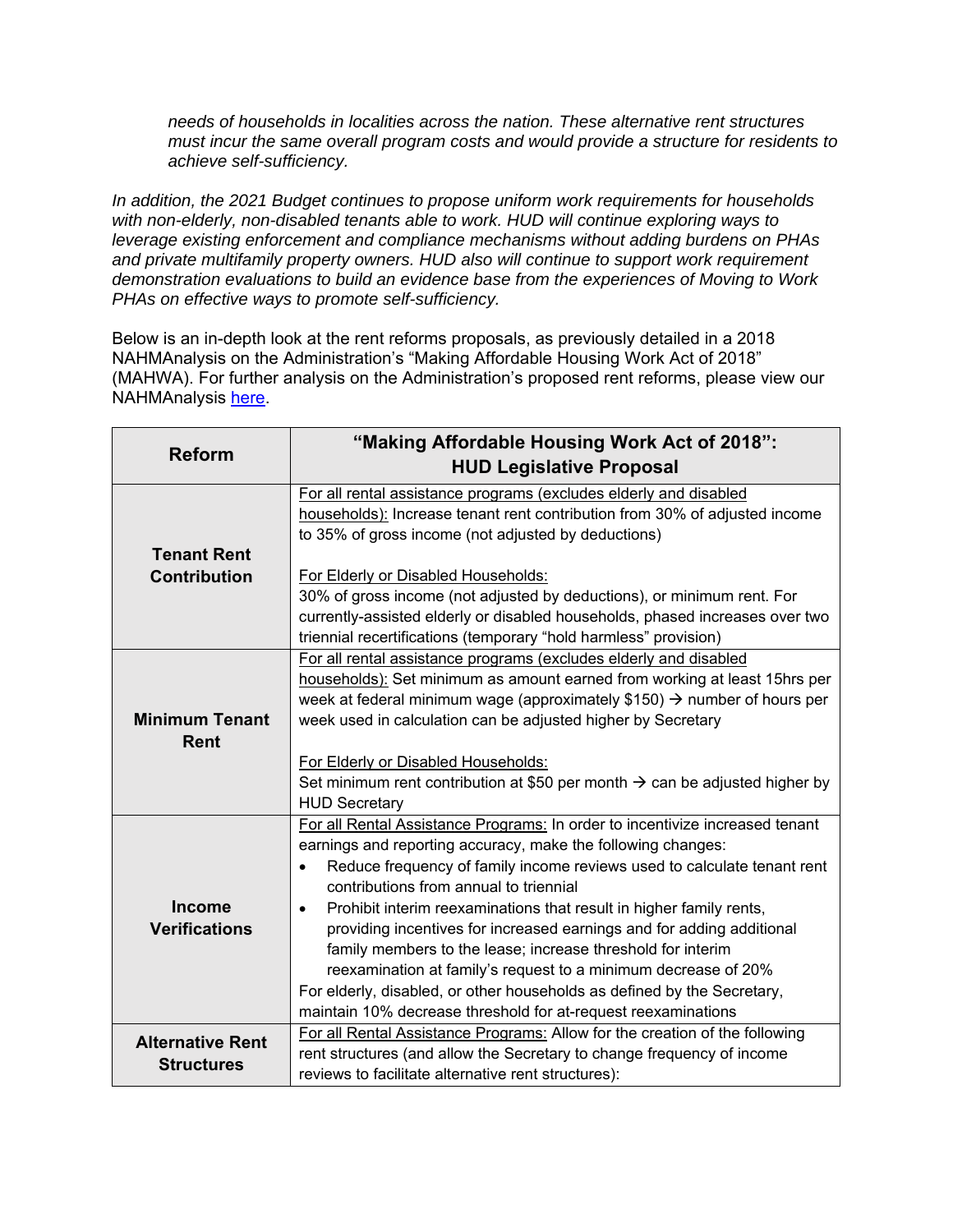|                                                               | Secretary-established rents (non-exhaustive examples include tiered<br>$\bullet$<br>rents, stepped rents, timed escrows); must serve at minimum the same<br>number of people and include hardship provisions<br>PHA/Owner-established rents (of their own design); subject to HUD<br>$\bullet$<br>approval through criteria and standards established by the Secretary,<br>which must include hardship exemptions                                                                                                                                                                                                                                                                                                                                                                                                                                                                             |
|---------------------------------------------------------------|-----------------------------------------------------------------------------------------------------------------------------------------------------------------------------------------------------------------------------------------------------------------------------------------------------------------------------------------------------------------------------------------------------------------------------------------------------------------------------------------------------------------------------------------------------------------------------------------------------------------------------------------------------------------------------------------------------------------------------------------------------------------------------------------------------------------------------------------------------------------------------------------------|
| <b>Rent and Income</b><br><b>Calculations</b>                 | For all Rental Assistance Programs:<br>Use current income as the default to ensure accurate information in<br>calculating rents; remove ability to use prior year income determinations<br>(due to the switch to triennial certification cycles, which would render<br>income information out-of-date); exceptions available for income that is<br>seasonal or sporadic, matching current policy<br>Exclude from income amounts and benefits from ABLE accounts and<br>$\bullet$<br>grants/scholarships for school and training<br>Exclude currently imputed return on assets valued at under \$50,000<br>$\bullet$<br>Exclude actual returns on net family assets under \$25,000; lowers<br>$\bullet$<br>threshold for self-certification of assets for assets under \$25,000 (current<br>policy is assets under \$50,000)<br>Defines monthly income as family's annual income divided by 12 |
| <b>Work</b><br><b>Requirements</b>                            | For all Rental Assistance Programs:<br>Allow PHAs and owners to impose work requirements on families and<br>$\bullet$<br>individuals, subject to criteria and standards established by the Secretary<br>(excluding families or individuals that are disabled, 65 years or older, or<br>criteria defined by the Secretary)                                                                                                                                                                                                                                                                                                                                                                                                                                                                                                                                                                     |
| <b>Definition of</b><br><b>Certain</b><br><b>Households</b>   | For all Rental Assistance Programs: For rent setting purposes, interim<br>income examinations, and work requirement purposes, redefine<br>elderly/disabled households to require all adult household members to be 65<br>years or older/disabled, excluding caregivers (not for determining eligibility<br>for assistance)                                                                                                                                                                                                                                                                                                                                                                                                                                                                                                                                                                    |
| <b>Impact on Elderly</b><br>and Disabled<br><b>Households</b> | For all rental assistance programs: Moving to a rent structure of 30% of gross<br>income for senior and disabled households excludes all deductions, including<br>deductions for high medical expenses and for a being a senior. Currently-<br>assisted seniors and disabled households would see phased-in rent changes<br>over two triennial recertifications                                                                                                                                                                                                                                                                                                                                                                                                                                                                                                                               |
| Impact on new vs.<br>existing assisted<br>households          | For all Rental Assistance Programs: No "hold harmless" provision for newly-<br>assisted seniors. Owners would need to maintain two sets of rent-setting<br>rules.                                                                                                                                                                                                                                                                                                                                                                                                                                                                                                                                                                                                                                                                                                                             |
| <b>Hardship</b><br><b>Exemptions</b>                          | Move hardship exemptions currently in place for public housing and voucher<br>programs to the PBRA program; apply hardship provisions to family rents<br>and elderly, disabled, and other families as defined by the Secretary                                                                                                                                                                                                                                                                                                                                                                                                                                                                                                                                                                                                                                                                |